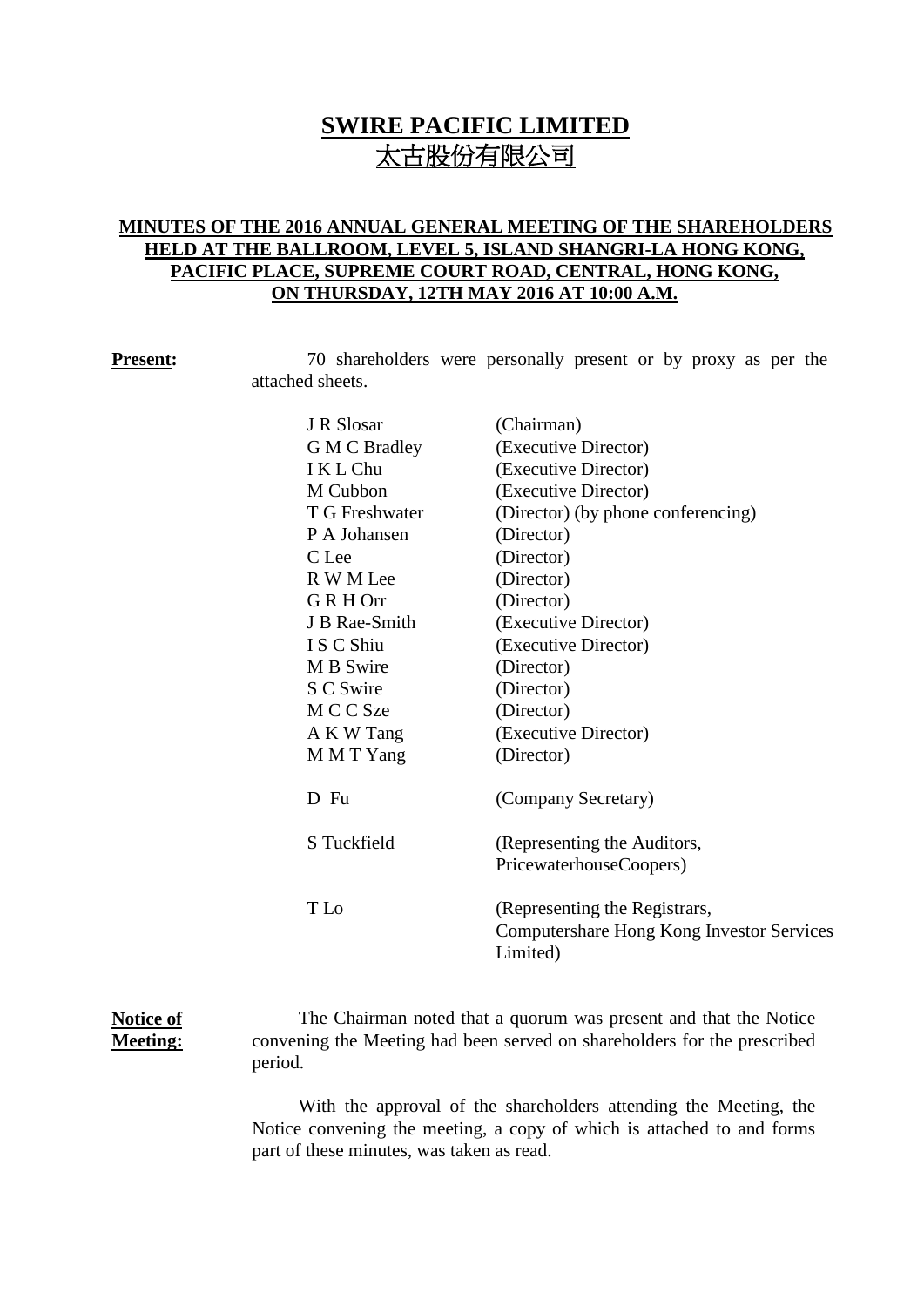| <u>Poll:</u>                                                                                                                | The Chairman demanded that all the resolutions proposed at the<br>Meeting be voted on by poll in accordance with Article $72(a)$ of the<br>Company's Articles of Association and directed that the poll be conducted<br>after all the resolutions had been proposed and considered. He advised that<br>the poll results would be notified to the Stock Exchange and published on<br>the websites of the Stock Exchange and the Company. |  |
|-----------------------------------------------------------------------------------------------------------------------------|-----------------------------------------------------------------------------------------------------------------------------------------------------------------------------------------------------------------------------------------------------------------------------------------------------------------------------------------------------------------------------------------------------------------------------------------|--|
| <b>Auditors'</b><br>Report:                                                                                                 | S Tuckfield, representing the Auditors, PricewaterhouseCoopers<br>summarised the Independent Auditor's Report contained in the 2015 annual<br>report.                                                                                                                                                                                                                                                                                   |  |
| <b>Report of</b><br><b>Directors and</b><br><b>Audited</b><br><b>Consolidated</b><br><u>Financial</u><br><u>Statements:</u> | The Chairman noted that the Report of the Directors and the audited<br>consolidated financial statements for the year ended 31st December 2015,<br>together with the Notice of Meeting containing the detailed resolutions to<br>be considered at the Meeting, had been in the hands of the shareholders for<br>the statutory period of time.                                                                                           |  |
| <b>Election of</b><br>Directors:                                                                                            | The Chairman advised that J R Slosar, R W M Lee and J B Rae-<br>Smith retired in accordance with Article 93 and, being eligible, offered<br>themselves for re-election. P A Johansen also retired at the conclusion of<br>this Annual General Meeting but did not offer himself for re-election.<br>Mr. A P Kinloch, representing John Swire & Sons (H.K.) Limited<br>proposed THAT:                                                    |  |
|                                                                                                                             | Resolution 1 (a)                                                                                                                                                                                                                                                                                                                                                                                                                        |  |
|                                                                                                                             | "J R Slosar be re-elected as a Director."                                                                                                                                                                                                                                                                                                                                                                                               |  |
|                                                                                                                             | This resolution was voted on by poll after all the resolutions had<br>been proposed and considered, with the following result:                                                                                                                                                                                                                                                                                                          |  |
|                                                                                                                             | For:<br>3,099,926,775 votes (98.7279%)<br>39,940,997 votes (1.2721%)<br>Against:                                                                                                                                                                                                                                                                                                                                                        |  |
|                                                                                                                             | As more than 50% of the votes were cast in favour of this<br>resolution, the resolution was carried.                                                                                                                                                                                                                                                                                                                                    |  |
|                                                                                                                             | The Chairman proposed THAT:                                                                                                                                                                                                                                                                                                                                                                                                             |  |
|                                                                                                                             | Resolution 1 (b)                                                                                                                                                                                                                                                                                                                                                                                                                        |  |
|                                                                                                                             | "R W M Lee be re-elected as a Director."                                                                                                                                                                                                                                                                                                                                                                                                |  |
|                                                                                                                             |                                                                                                                                                                                                                                                                                                                                                                                                                                         |  |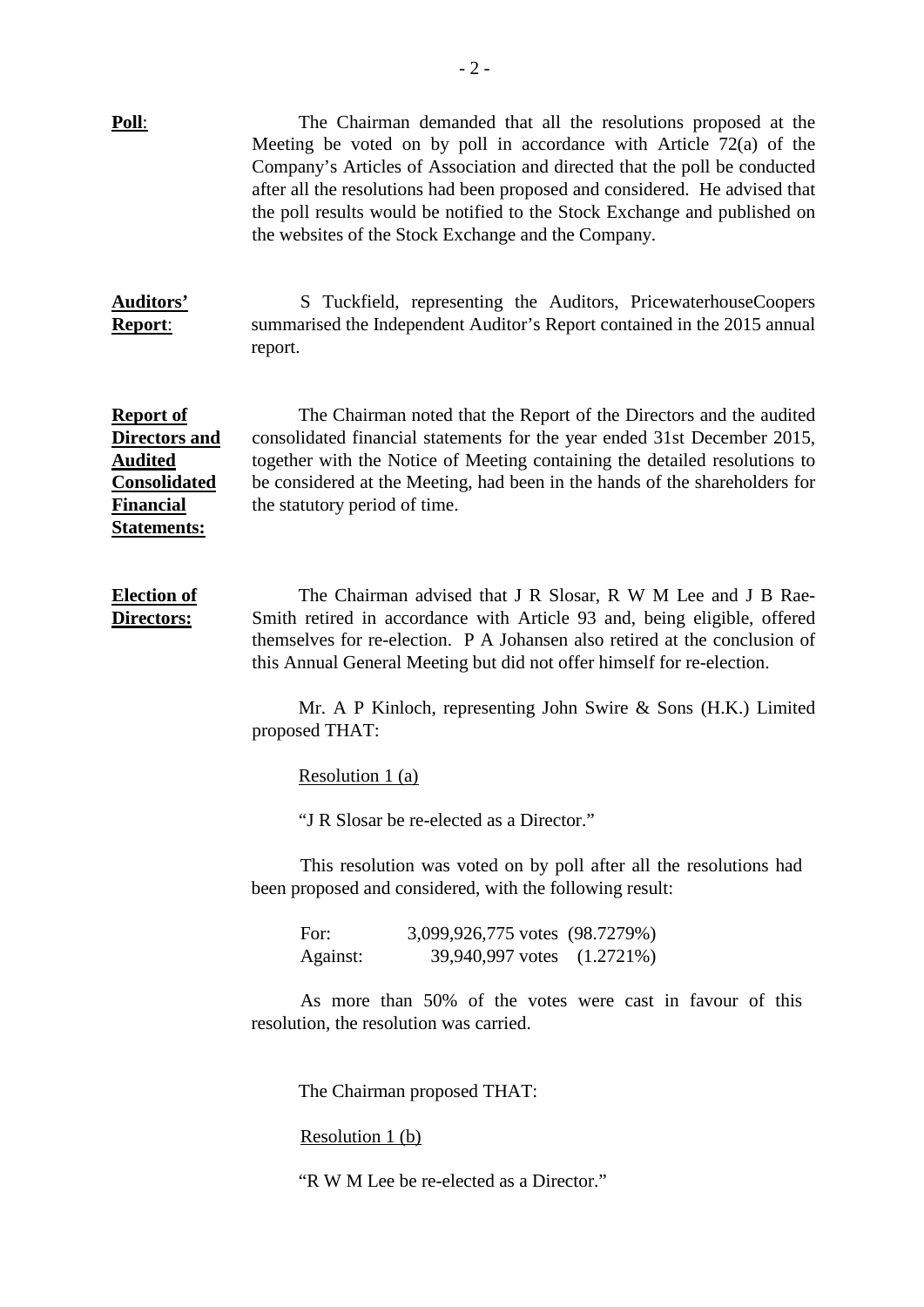This resolution was voted on by poll after all the resolutions had been proposed and considered, with the following result:

For: 3,113,940,547 votes (99.1710%) Against: 26,031,225 votes (0.8290%)

As more than 50% of the votes were cast in favour of this resolution, the resolution was carried.

The Chairman proposed THAT:

Resolution 1 (c)

"J B Rae-Smith be re-elected as a Director."

This resolution was voted on by poll after all the resolutions had been proposed and considered, with the following result:

For: 3,121,057,520 votes (99.4253%) Against: 18,040,546 votes (0.5747%)

As more than 50% of the votes were cast in favour of this resolution, the resolution was carried.

G R H Orr who had been appointed as a Director under Article 91 since the last Annual General Meeting also retired and offered himself for election.

The Chairman proposed THAT:

Resolution 1 (d)

"G R H Orr be elected as a Director."

This resolution was voted on by poll after all the resolutions had been proposed and considered, with the following result:

For: 3,140,963,766 votes (99.9708%) Against: 918,006 votes (0.0292%)

As more than 50% of the votes were cast in favour of this resolution, the resolution was carried.

The Chairman advised that the consolidated financial statements had been audited by PricewaterhouseCoopers who retired and, being eligible, offered themselves for re-appointment.

He proposed THAT:

**Re-Appointment and Remuneration of Auditors**: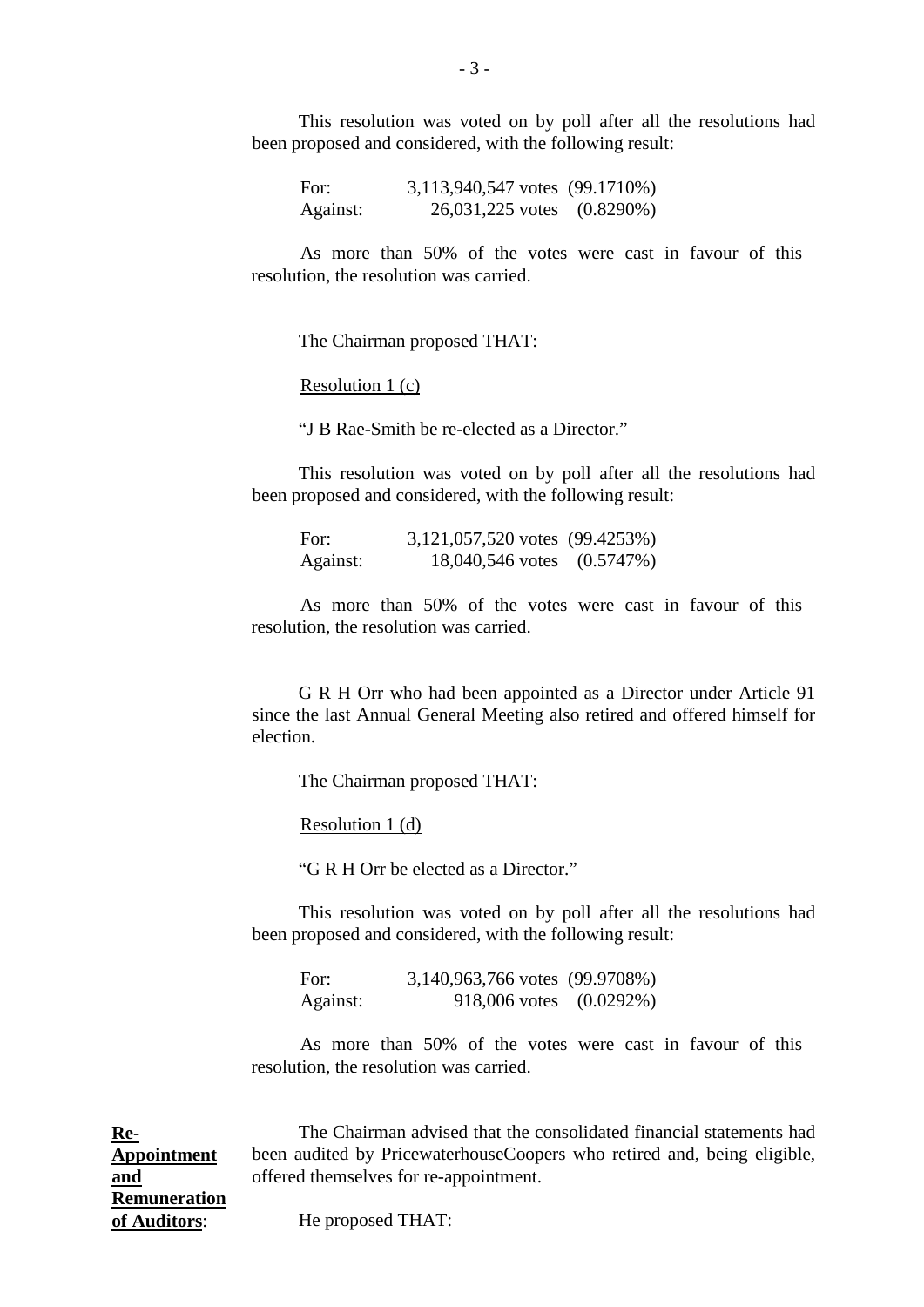Resolution 2

"PricewaterhouseCoopers be re-appointed Auditors to hold office until the conclusion of the next Annual General Meeting and that the Directors be authorised to fix their remuneration."

This resolution was voted on by poll after all the resolutions had been proposed and considered, with the following result:

For: 3,127,972,755 votes (99.6143%) Against: 12,111,517 votes (0.3857%)

As more than 50% of the votes were cast in favour of this resolution, the resolution was carried.

**Share Buy-Mandate:** The Chairman said that the next item was special business to consider and, if thought fit, to pass an ordinary resolution granting a general mandate to the Directors to buy back up to 10 per cent of any class of the Company's shares in issue on the Stock Exchange. The explanatory statement required by the Listing Rules to be sent to shareholders in this connection was set out in the Appendix to his letter to shareholders dated 7th April 2016.

> He advised that since the last Annual General Meeting the Company had bought back 372,500 'A' shares, representing 0.04% of the 'A' shares in issue at the time of the last Annual General Meeting, and had bought back no 'B' shares. After subtracting the shares bought back, the numbers of shares in issue as at the date of the Meeting were 905,206,000 'A' shares and 2,995,220,000 'B' shares. He further advised that the Directors would consider the buy-back of shares if they felt it to be in the interest of the Company.

The Chairman proposed the following ordinary resolution:

Resolution 3

THAT

**back** 

- "(a) Subject to paragraph (b), the exercise by the Directors during the Relevant Period of all the powers of the Company to make on-market share buy-backs (within the meaning of the Code on Share Buy-backs) be approved;
- (b) the aggregate number of shares of any class which may be bought back pursuant to the approval in paragraph (a) above shall not exceed 10 per cent of the number of shares of that class in issue at the date of passing this Resolution; and
- (c) for the purpose of this Resolution: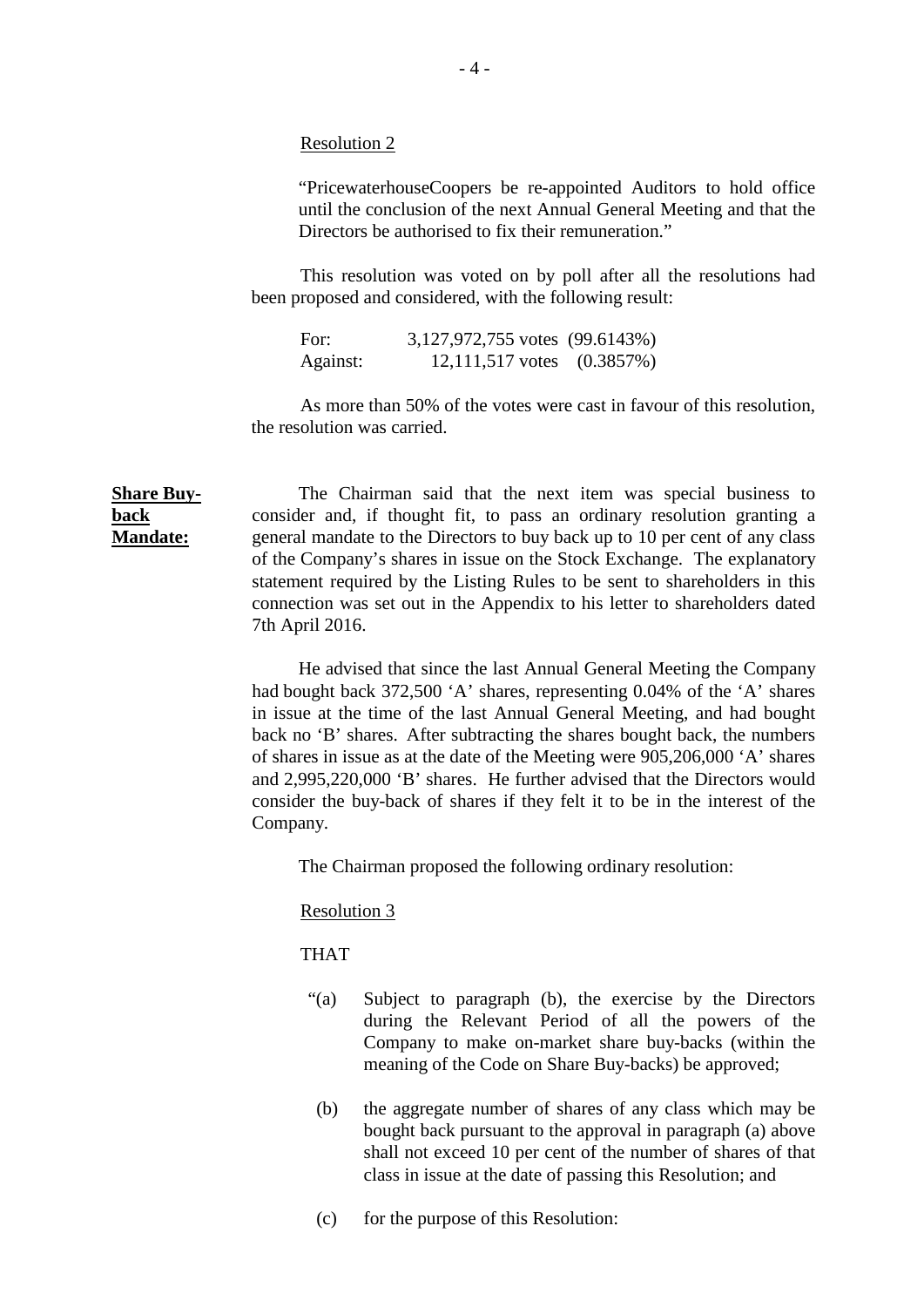"Relevant Period" means the period from the passing of this Resolution until the earliest of:

- (i) the conclusion of the next annual general meeting of the Company;
- (ii) the expiration of the period within which the next annual general meeting of the Company is required by law to be held; and
- (iii) the revocation or variation of the authority given under this Resolution by ordinary resolution of the shareholders in general meeting; and

references to "shares" include securities which carry a right to subscribe for or purchase shares."

This resolution was voted on by poll after all the resolutions had been proposed and considered, with the following result:

For: 3,138,561,070 votes (99.9462%) Against: 1,690,097 votes (0.0538%)

As more than 50% of the votes were cast in favour of this resolution, the resolution was carried.

The Chairman advised that the second item of special business was to consider and, if thought fit, to pass an ordinary resolution giving the Directors a new general mandate to issue additional shares in the Company up to a maximum of 20% of the existing number of shares of any class of the Company in issue, provided that the aggregate number of shares of any class so allotted pursuant to this resolution wholly for cash would not exceed 5% of the number of shares of that class then in issue.

He advised that the Company had not issued any additional shares under the general mandate since the last Annual General Meeting.

The Chairman proposed the following ordinary resolution:

## Resolution 4

## THAT

"(a) Subject to paragraph (b), the exercise by the Directors during the Relevant Period of all the powers of the Company to allot, issue and deal with additional shares and to make or grant offers, agreements and options which will or might require the exercise of such powers during or after the end of the Relevant Period be approved;

**General Mandate to issue and dispose of additional shares:**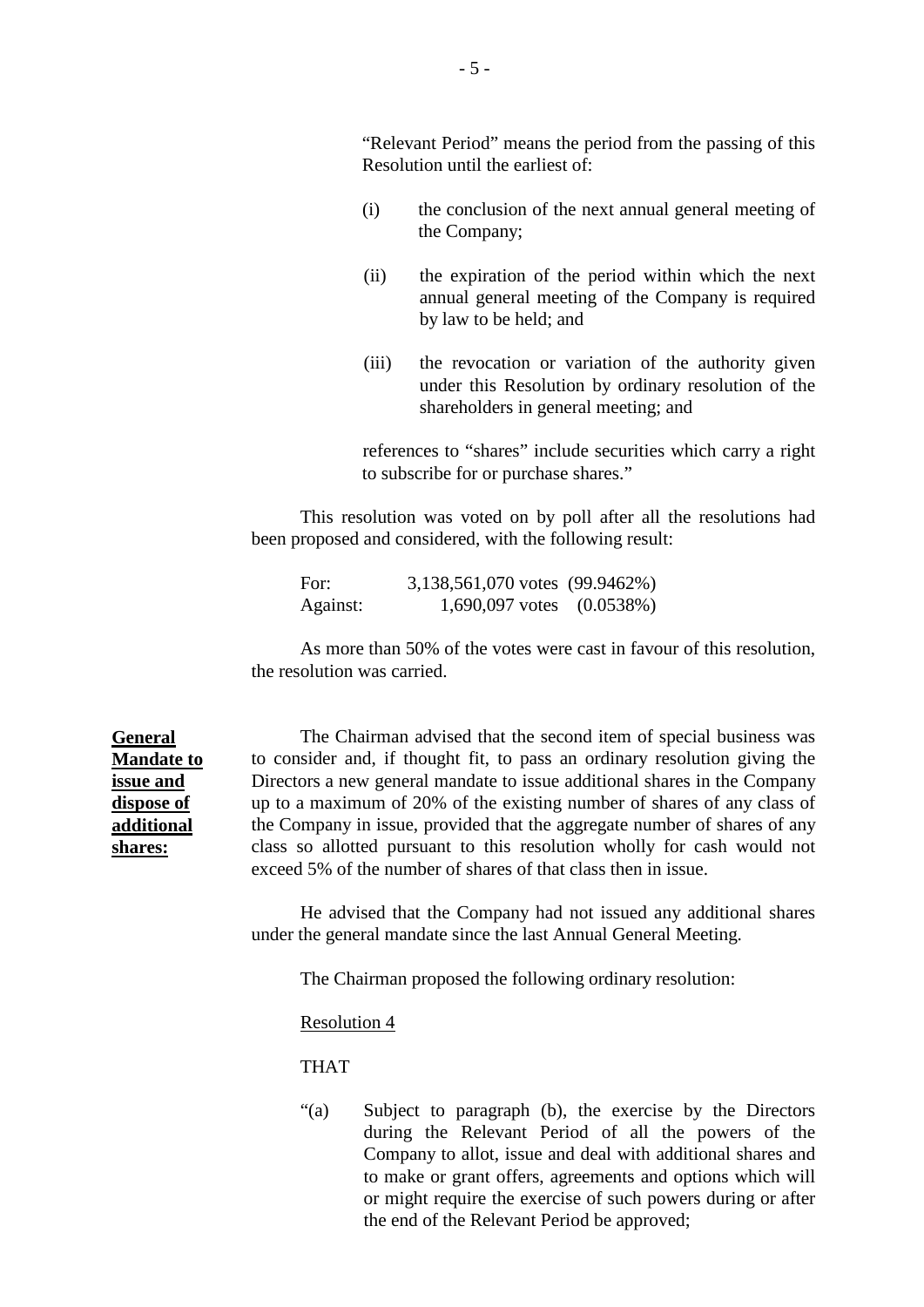- (b) the aggregate number of shares of any class allotted or agreed conditionally or unconditionally to be allotted (whether pursuant to an option or otherwise) by the Directors pursuant to the approval in paragraph (a), otherwise than pursuant to (i) a Rights Issue or (ii) any scrip dividend or similar arrangement providing for the allotment of shares in lieu of the whole or part of a dividend on shares, shall not exceed 20 per cent of the number of shares of that class in issue at the date of passing this Resolution provided that the aggregate number of shares of any class so allotted (or so agreed conditionally or unconditionally to be allotted) pursuant to this Resolution wholly for cash shall not exceed 5 per cent of the number of shares of that class in issue at the date of passing this Resolution; and
- (c) for the purpose of this Resolution:

"Relevant Period" means the period from the passing of this Resolution until the earliest of:

- (i) the conclusion of the next annual general meeting of the Company;
- (ii) the expiration of the period within which the next annual general meeting of the Company is required by law to be held; and
- (iii) the revocation or variation of the authority given under this Resolution by ordinary resolution of the shareholders in general meeting; and

"Rights Issue" means an offer of shares to holders of shares or any class thereof on the register on a fixed record date in proportion to their then holdings of such shares or class thereof (subject to such exclusions or other arrangements as the Directors may deem necessary or expedient in relation to fractional entitlements or having regard to any restrictions or obligations under the laws of, or the requirements of any recognised regulatory body or any stock exchange in, any territory outside Hong Kong)."

This resolution was voted on by poll after all the resolutions had been proposed and considered, with the following result:

For: 2,929,620,981 votes (93.2561%) Against: 211,859,525 votes (6.7439%)

As more than 50% of the votes were cast in favour of this resolution, the resolution was carried.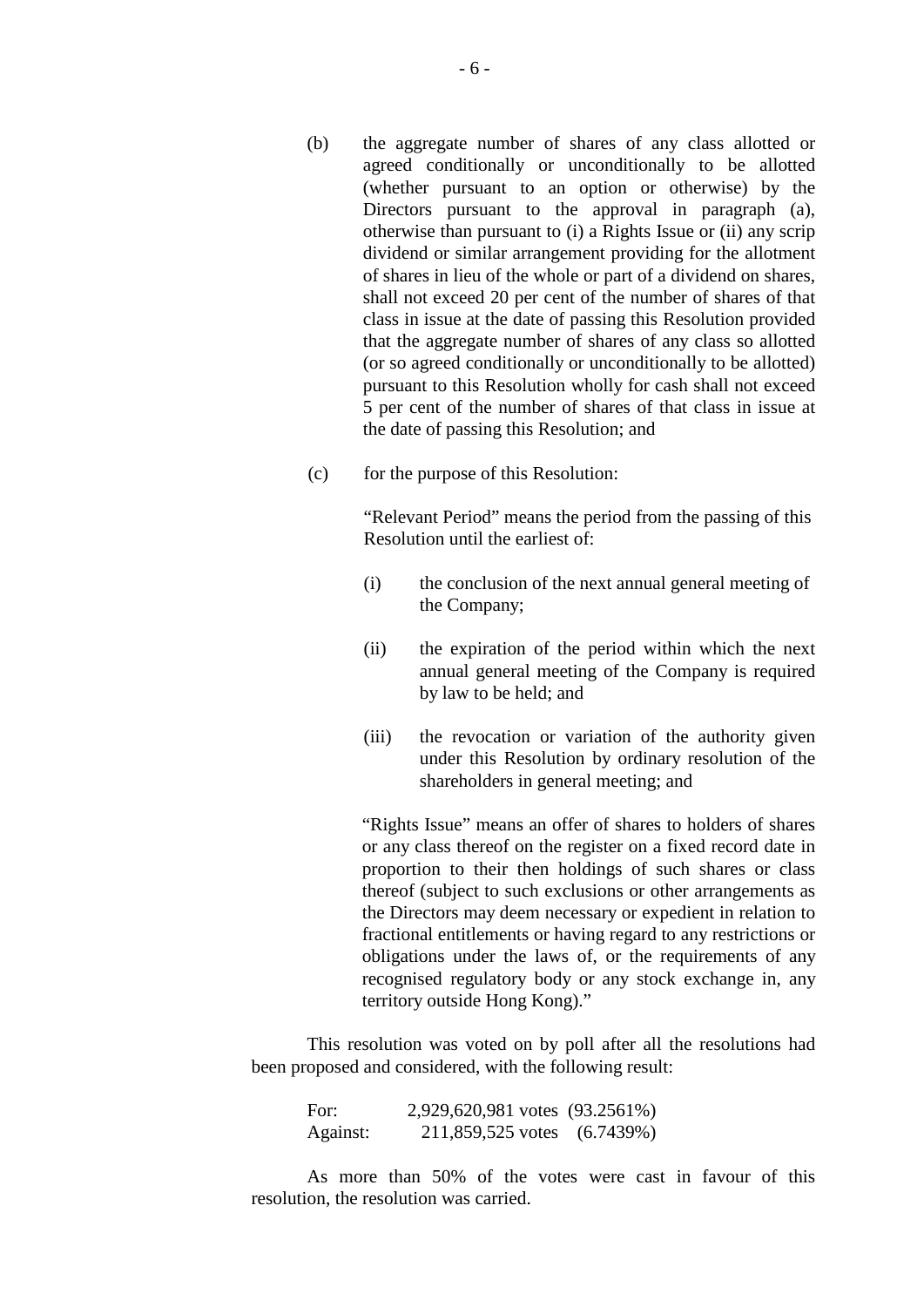**Conclusion of Meeting and Poll Results:** After all the resolutions of the meeting had been proposed and considered, the Chairman directed that a poll on each of the resolutions be taken.

> Computershare Hong Kong Investor Services Limited, the Company's share registrars, was appointed to act as scrutineers for the polls.

> The Chairman advised that the poll results would be notified to the Stock Exchange and published on the websites of the Stock Exchange and the Company. A copy of the poll results is attached to and forms part of these minutes.

> The Chairman concluded the meeting by thanking the shareholders for their attendance.

There being no other business, the Meeting was closed at 10:20 a.m.

**Chairman**

DF/RK/lsm *P:\\PAC1\\AGM2016\MINUTES-16.doc*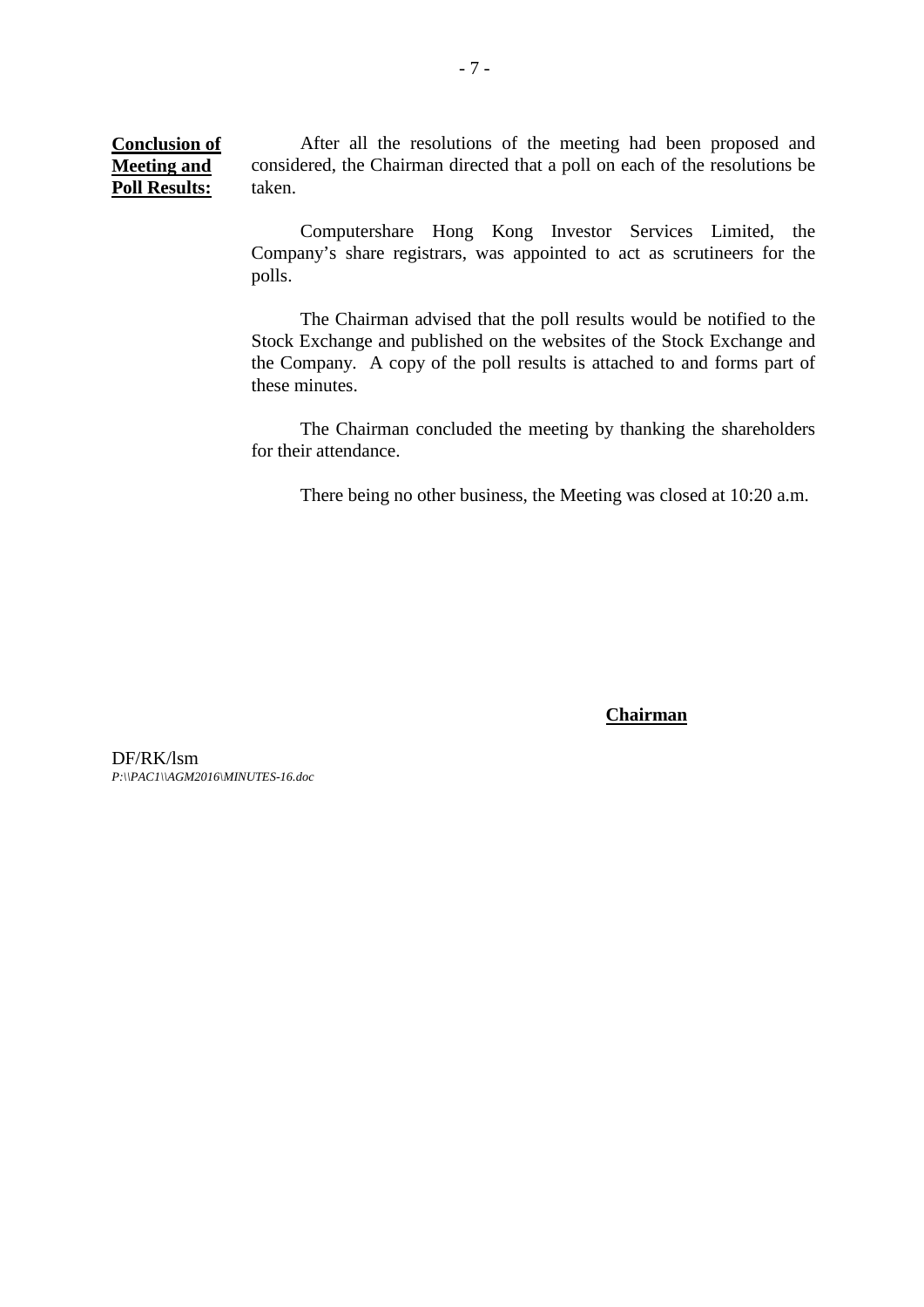## **SWIRE PACIFIC LIMITED** 太古股份有限公司 **2016 ANNUAL GENERAL MEETING HELD ON THURSDAY, 12TH MAY 2016 AT 10:00 A.M. ATTENDANCE RECORD**

- 1-28. BONNETT Raymond & BONNETT Shirley, CHAN Chancing, CHAN Yun Kun, CHEE Man Heng, CHEE Yuet Yee, Chimborazo Ltd., CHOW Tat Kwan, KONG Ching Yin, KONG Ching Yin & LAM Yuen Mi, KWAN Shiu Lin, LAI Kee, LAM Tsui Ping, LAU Kee Che, LAU Sum Yee Sharon, LEUNG Kam Tong, LEUNG Kwan Lok, LO Hoi Yan, MATTHEWS Jobyna Ann Marks, SIN Cheung Shing, TAM Elsie Constance, TO So Chun, TSO Mei Shan May, TSO Nga Man, TSO Suet Ying, TUNG Yuk Luen, WONG Siu Ngor, WOODCOCK Thomas, YEM Wai Lok Whitlock, represented by the Chairman, SLOSAR John Robert
- 29. CHAN Hoi Kok William
- 30. CHAN Woon King
- 31. CHENG Man Loong represented by NIP Tat Sun
- 32. CHOW Chi Chak
- 33. CHOW Kwok Fan represented by CHOW Chi Chak
- 34. CHUNG Mei Yee
- 35. FUNG Kai Kwong
- 36. HKSCC Nominees Limited represented by CAO Hui Ying, CHAN Hoi Kok William, CHAN Wing Kee, CHEANG Yan Kai, FU Shirley Yuen Quen, FUNG Yin Man Daisy, KEE Man Shan Rosalin, KWAN CHUNG Po Shan Portian, LAU Chan Yin, LAU Ka Ho, LAU Owen Ho-Yin / CHEUNG Nok Hang Theodora, LI Hiu Ling, LEE Chien, LEE Yue Kai, LEUNG Kin Bong, LO Shau Wah, MAK Kong Ling, MAK Kwok Wo David, MIU Man Hong, ORR Gordon Robert Halyburton, WEI Yee Ming, WONG Ka Chun, YEUNG Pui Ling
- 37. HO Bing Sim
- 38. HO Kwok Hung
- 39. HO Priscilla Kwai Fong
- 40. HUI Mo Chee
- 41. HUI SIU Shun Wan
- 42. HUI Tsing Kit Kate represented by HUI SIU Shun Wan
- 43. John Swire & Sons (H.K.) Limited represented by KINLOCH Alexander Peter
- 44. JONES Keith Timothy
- 45. KWAN Chi Ming represented by CHAN Kim Sang
- 46. KWAN Shiu Lin
- 47. KWAN Yiu Chung
- 48. KWOK Kit Yuen
- 49. LAI Kam Fai
- 50. LAM Suk Ha
- 51. LAU Pak Shing & LAU Pak Shan represented by LAU Mei Kuen
- 52. LEE Che Hau
- 53. LI Hang Yung Susanna
- 54. LI Susan Hang Kuen
- 55. LING Sau Wan represented by LAW Sum Chuen
- 56. MAK Wing Cheung
- 57. MIU Man Hong
- 58. NG Tak Man represented by NG Lai Man
- 59. NG Tai Sin